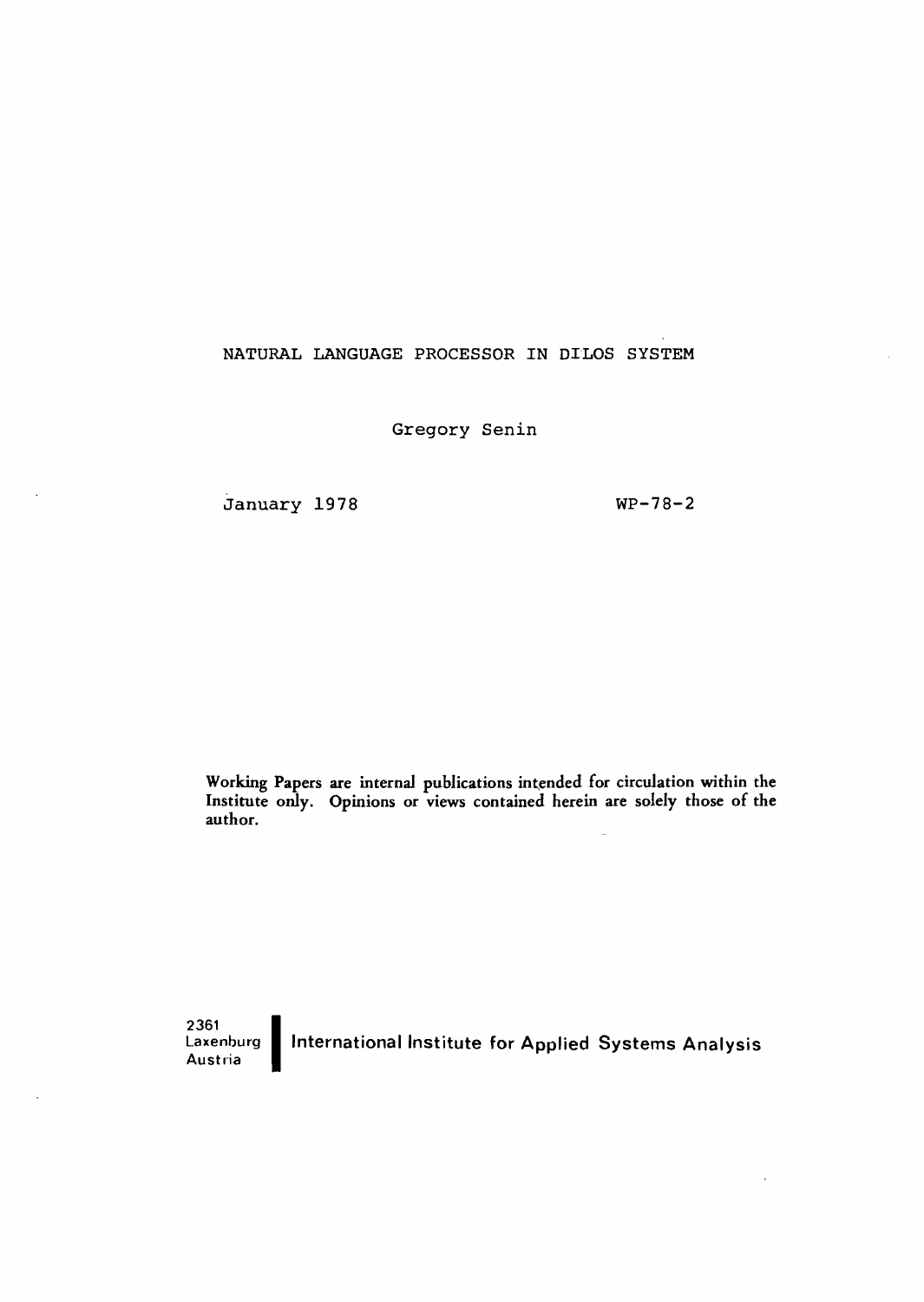$\epsilon$  $\star$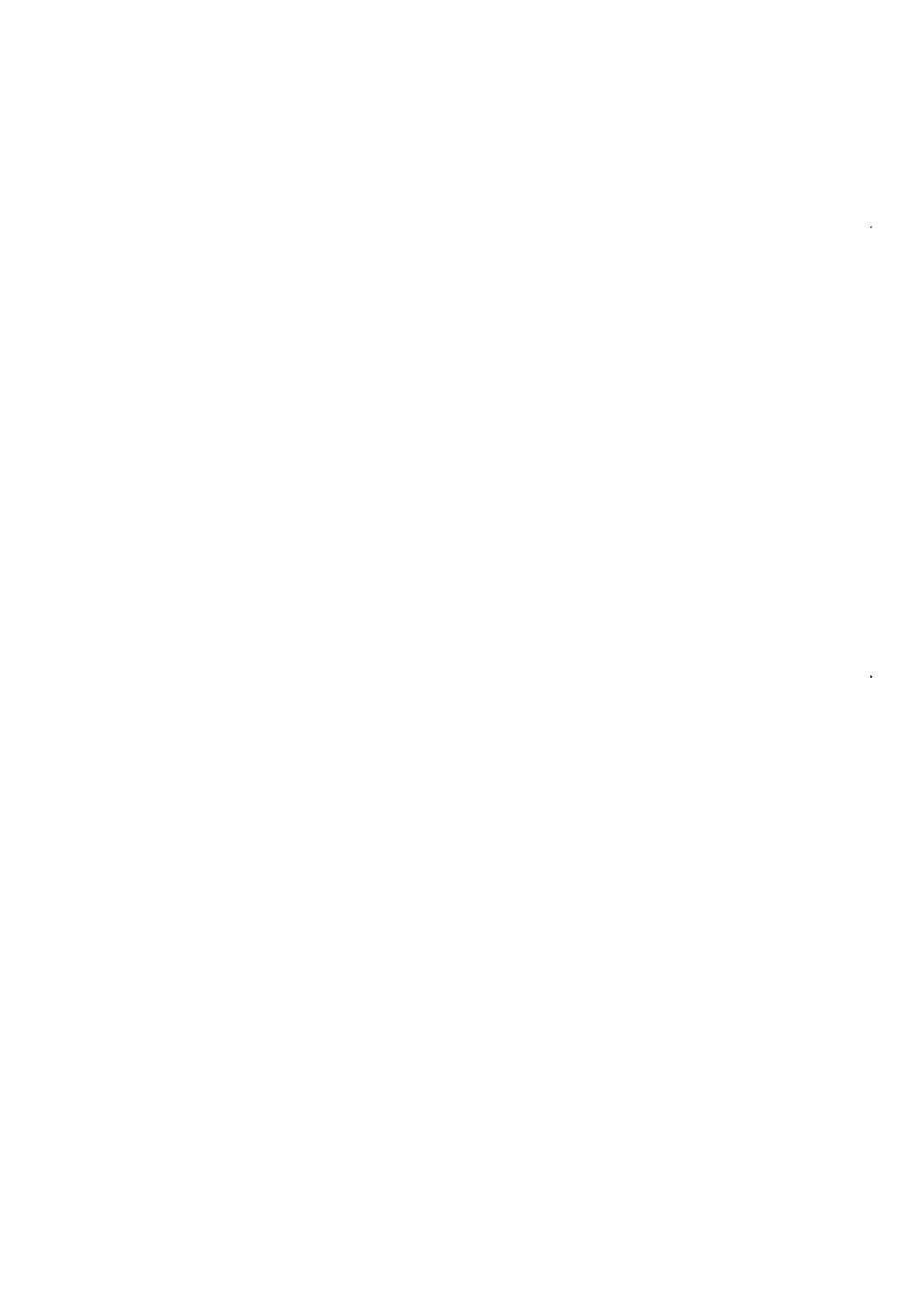# Review

Author: G. Senin

Title: Natural Language Processor in DILOS System

This paper outlines some of the philosophy and describes the structure of the Natural Language Processor in DILOS. It is rather brief and does not really discuss in any depth the reasons for the basic structure chosen or relate it to other attempts of natural language processing. As an introduction it is quite adequate for this specific system and should probably be <sup>a</sup> working paper. The paper has been edited by this reviewer to improve its consistency and clarity of usage.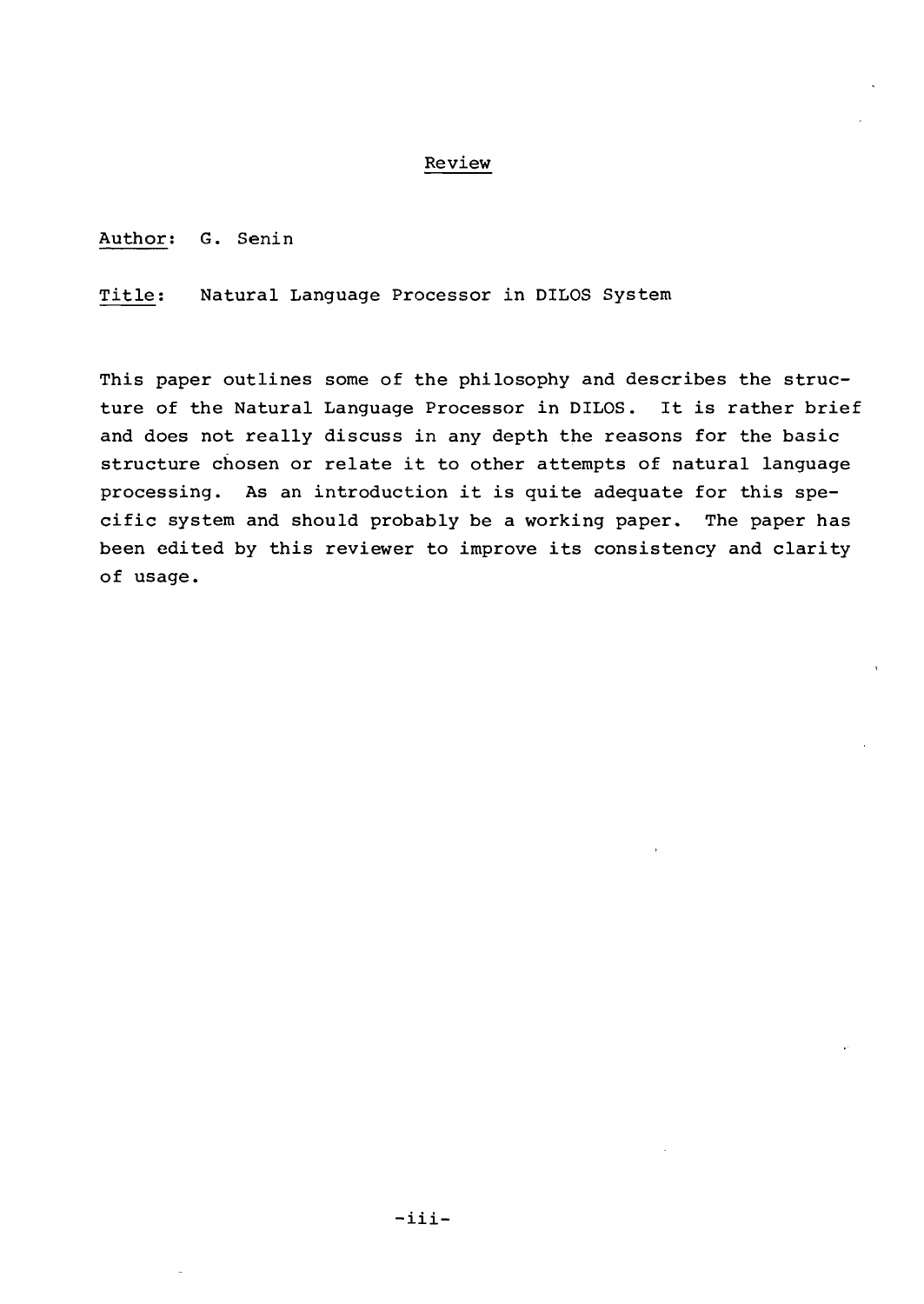#### Abstract

The paper describes underlying ideas and operation of the natural language processor, which is <sup>a</sup> part of the Dialog Information Logical System (DILOS), (Computer Center of the USSR Academy of Sciences, Moscow).

The natural language comprehension is assumed to be performed within:

- (a) general context, determined by the whole system purpose;
- (b) some local context, connected with current data base.

The basic parts pf the processor are described: the main program, transition network and current vocabulary as well as special mechanisms provided for tackling homonymy and words, unknown to the system. Some suggestions are proposed for combining the existing system with a system with a syntactical analyzer.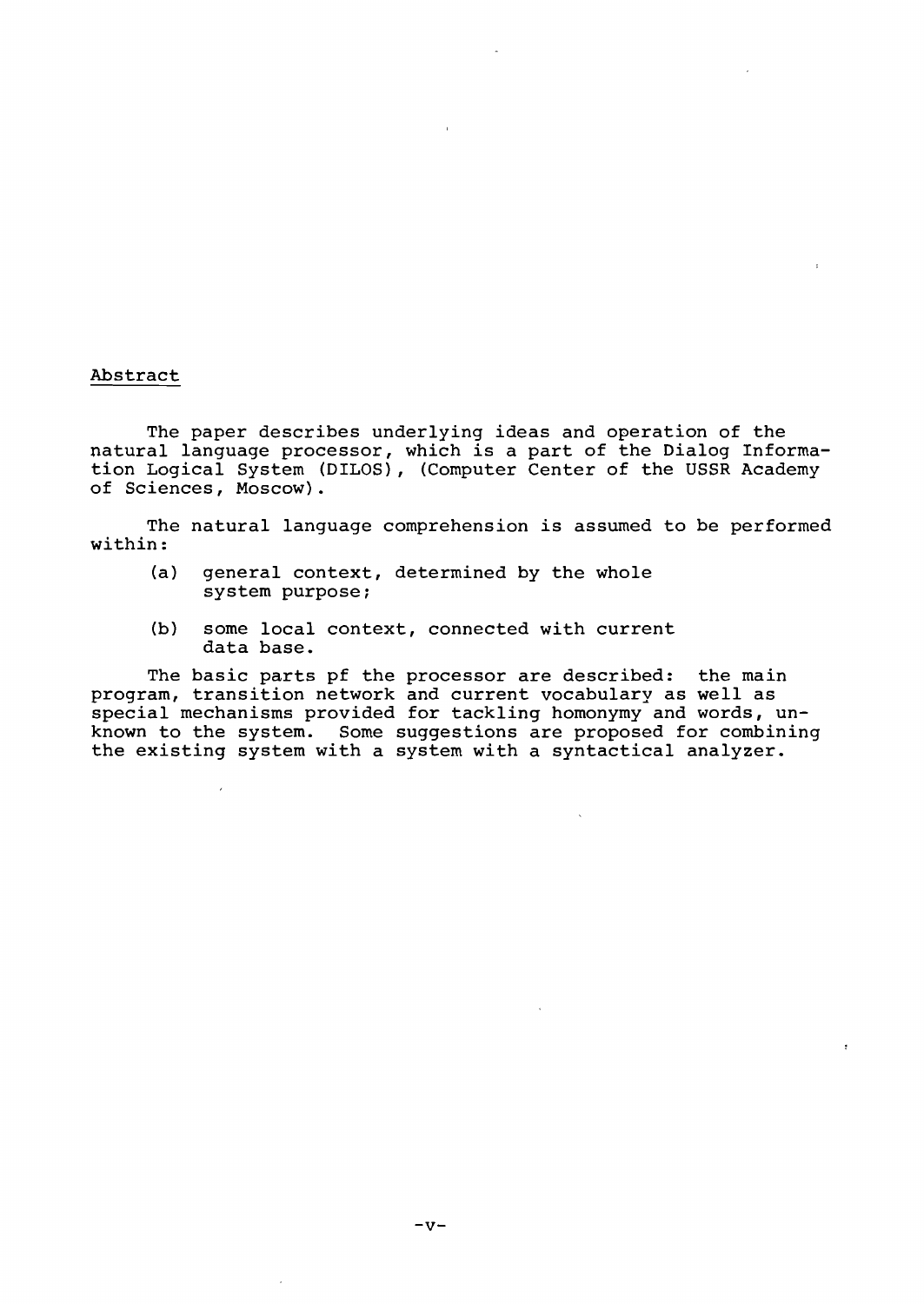#### I. INTRODUCTION

In this paper the underlying ideas and operation of <sup>a</sup> natural language (NL) processor ("SPEAK"), which constitutes a part of the DILOS system are described.

The system was developed in Moscow (Computer Center of the USSR Academy of Sciences) and partly transferred to the IIASA PDP 11/45 computer [1, 2]. The whole system is written in LISP, which although makes it less efficient, provides the advantage of machineindependent design, transparency and portability.

#### II. FRAMEWORK

Any NL communication occurs in a definite environemnt (context). This is important to underline, especially with regard to communication with an artificial system (program). To feed <sup>a</sup> computer that has absolutely no human experience with a great deal of human knowledge seems rather difficult for two reasons:

- 1. The capacity of today's computers is comparatively low;
- 2. So far we are not able to adequately organize our knowledge to put it into <sup>a</sup> computer.

Therefore, we prefer to restrict the scope of our considerations each time we have difficulties either with the volume or organization our data. The approach described here avoids or at least diminishes some problems peculiar to the NL phenomena:

- Wide lexicon: some words introduced by the user are likely to be "unknown" to the system;
- Homonymy: some words have more than one meaning;
- Rather complicated syntax and its indirect correlation with semantics: even if we obtain syntactical structure, it is not straightforwardly transformable into semantic form [3].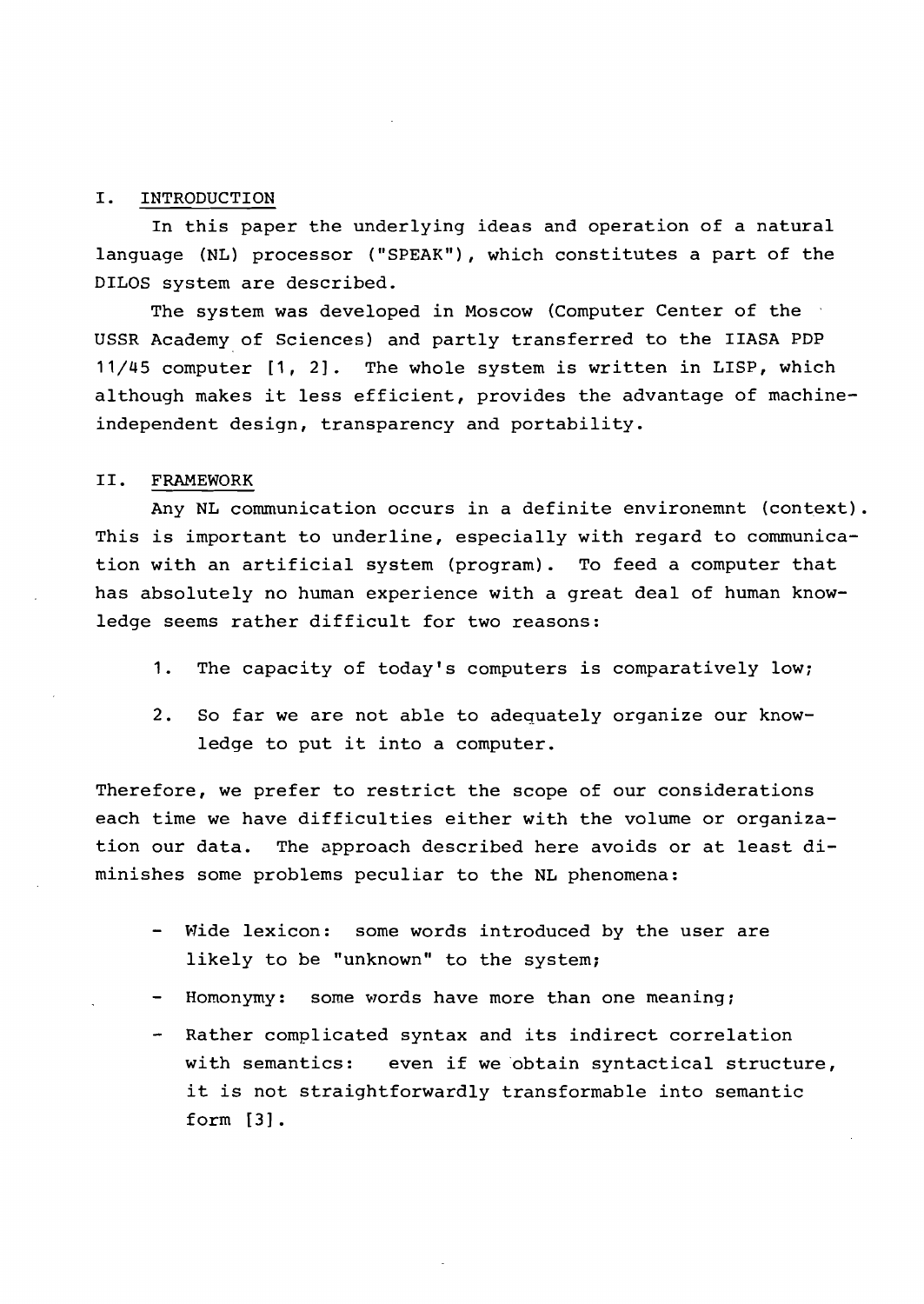The processor has been developed bearing in mind 'the following application environment [4]:

- Pragmatic or Operational, basis of the communication: each input phrase tends to be converted into a command for some operation on data. This feature is predetermined by the purposes and capabilities of the whole system and constitutes what we call general context of our communication;
- Problem Area Orientation, "at every moment" we deal with a particular piece of information, rather homogeneous and rather independent of the remaining part (local context).

#### III. CONFIGURATION

The operation context suggests the two-level process comprehension and execution. Comprehension proper (that is performed by SPEAK) results in generating <sup>a</sup> formal expression in some operational language (¢-language). This ¢-expression then is passed to an executive part of the system (execution).

In our version  $\phi$ -language is a language for data base management (information retrieval and amendment). The scope of operations embraces a data base (DB) which embodies current local context. As a rule such a DB represents a model of some problem area structured accordingly to the ¢-language syntax.

A. The Three Parts of SPEAK

SPEAK includes three separate parts:

- Main program (MP), which contains basic mechanisms independent of a particular environment of the system;
- Current vocabulary (VOC);
- A finite state automaton, or transition network (ATN);
- *i) The Main Program (MP)*
- Extracts out of the VOC information corresponding to the input phrase lexicon;
- Works up (through the ATN) current word;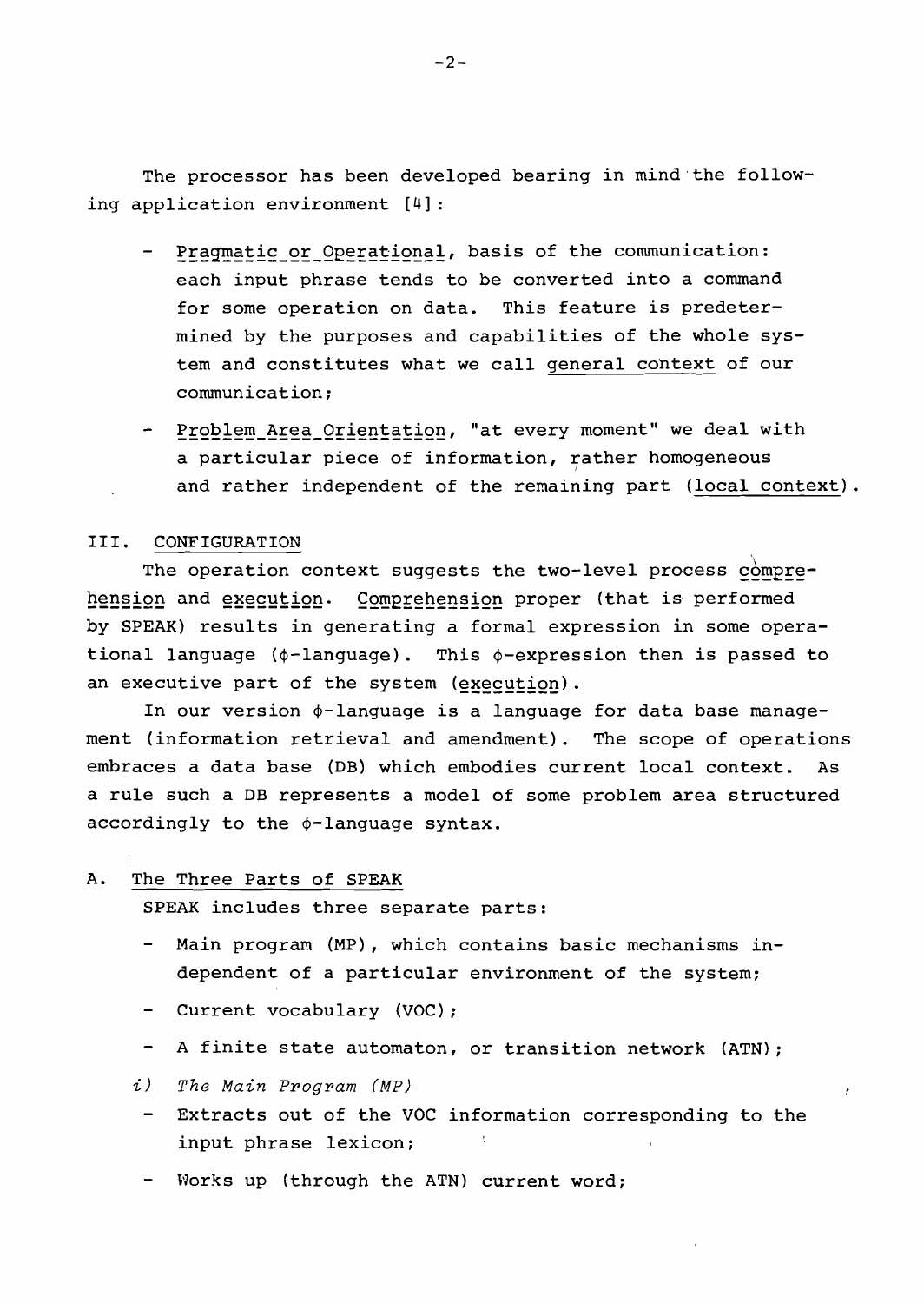- Interprets homonymic and unknown words;
- Builds up ¢-expression in appropriate points and provides termination of the analysis.

To estimate the role of vocabulary it should be kept in mind that each VOC virtually links user's lexicon ("terminology") with the DB contents.

Thus, generally speaking, each DB (or, more precisely, each  ${DB, user}$  pair) generates its own VOC and the same word in different VOCs may have quite different meanings.

It obviously facilitates description of meanings and dimishes homonymy, but also creates the difficulty of adjusting the system to particular DB context.

The ATN is <sup>a</sup> structured set of programs, one of which becomes associated with the current word of an input phrase. The whole body of these programs is directed to generate "regular" ¢-expressions. Thus, the ATN is a function of  $\phi$ -syntax and can be regarded as a physical embodiment of the general context.

To modify  $\phi$ -language (and formal representation of data), we have to replace ATN contents with another, without changing its structure (or if it is possible to make interface translator  $\phi_1$  +  $\phi_2$ ).



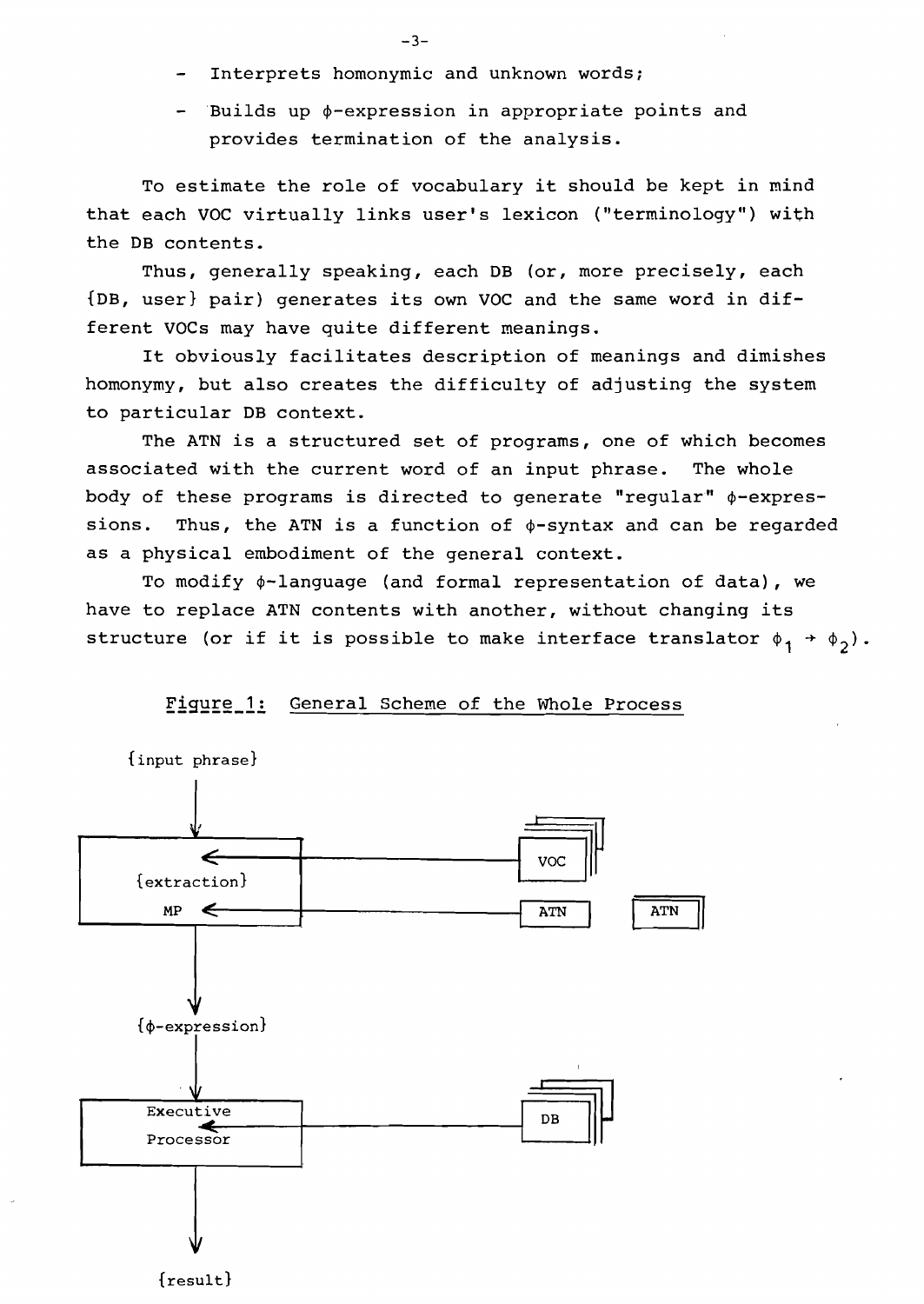```
We can write it in functional form as follows:
SPERK = F (voc, atm), where in turnVOC = f_1 (DB, NL, user) and ATN = f_2 (\phiL).
```
iiJ *Vocabulary Structure (VaC)*

Some preliminary remarks about  $\phi$ -language. Any formal language of this sort can be described in some metalanguage terms.

Consider a simple example of retrieval  $\phi$ -language.

| $\leq \phi$ -expression > $\rightarrow$ $\rightarrow$ $\leq$ operation > $\leq$ division > $\leq$ description >: |  |                                                   |  |  |  |
|------------------------------------------------------------------------------------------------------------------|--|---------------------------------------------------|--|--|--|
|                                                                                                                  |  | $\leq$ prescription $\geq$                        |  |  |  |
| < description >                                                                                                  |  | $\rightarrow$ $\phi$  < property > / < pattern >/ |  |  |  |
| $\leq$ prescription > $\rightarrow$ $\phi$  < property >                                                         |  |                                                   |  |  |  |

Let s-types be the atomic non-terminal constituents of this metalanguage, e.g., {operation, division, property, pattern}.

In real expressions they are substituted by terminal values that we call s-codes (or codes), e.g.:

| $\le$ operation $\ge$                     | FIND   DELETE   APPEND            |
|-------------------------------------------|-----------------------------------|
| $\triangleleft$ division $\triangleright$ | $SCIENTISTS    ENERGY     KNO   $ |
| < property >                              | AGE  LOCATION  DURATION $ 1 2$    |

An example of  $\phi$ -expression could be:

FIND SCIENTISTS AGE /40/: NAME

with the obvious "meaning":

"find among the scientists everyone who is <sup>40</sup> years old and obtain their names".

We can notice that some words here correspond to (s-type, s-code) pairs: old  $\leftrightarrow$  (property, AGE), 40  $\leftrightarrow$  (pattern, 40). We can suppose that other words (if of any importance) rather refer to NL pecularities and pay auxiliary roles in the construction of  $\phi$ -expressions, not necessarily occurring in them. These roles can also be classified. Thus s-types emerge from the ¢-syntax and partly from some "linguistic-heuristic" considerations.

Each record in <sup>a</sup> VOC associates <sup>a</sup> particular word <sup>W</sup> with definite s-type Sw and (possibly) with corresponding code Cw:

 $W \leftrightarrow Sw$ , Cw; or (W(tp Sw cd Cw)) in LISP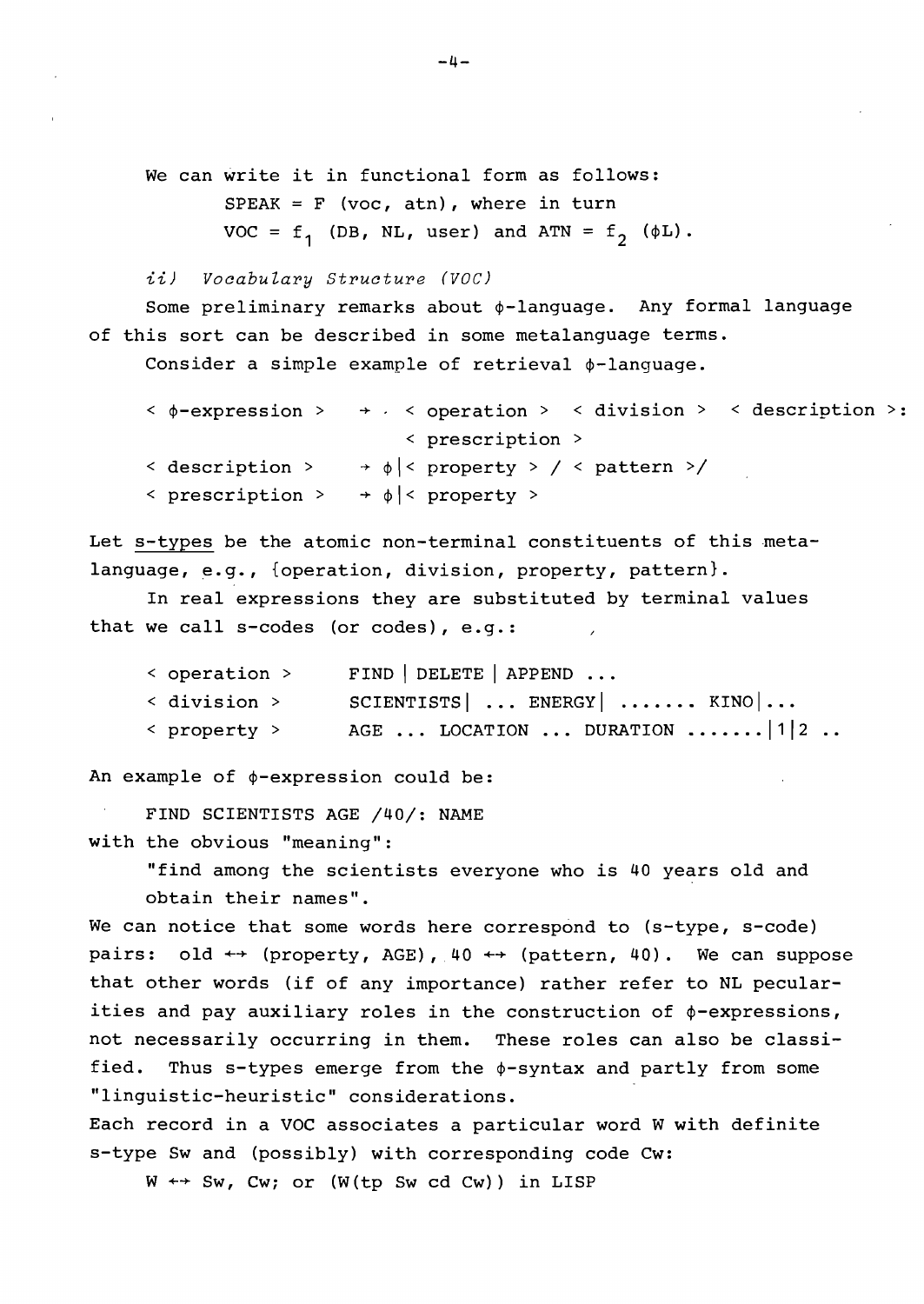Thus, some words are regarded as candidates for filling vacancies in the constructed  $\phi$ -expression.

Generally speaking, <sup>a</sup> one-to-one correspondence does not exist between words and s-types (although approximately there is)

So we admit two other cases:

" For example, "older ... " = "age+beyond (a) Composites, i.e. words with "more than atomic" sense (i.e. type); such words are assigned <sup>a</sup> sequence of atomic s-types in the form of LISP list:  $(S1 ... Sn)$ , that means  $"S1 + ... + Sn"$ . "woman" = "person+sex+female" (if the words in the right parts are "atomic")

(b) Homonyms, i.e. words with several meanings, obtain as s-type an "alternative" list: (, S1 ... Sn) , that means "S1 or ... or Sn" (each Si may be either atomic or composite) .

MP supplies each word from the input phrase with the VOCabulary information and passes to the next stage.

*iii) ATN Struaturp*

The ATN is <sup>a</sup> set of records, each of those represents <sup>a</sup> "state" of the automaton. Each state contains <sup>a</sup> prediction (in the form of list) of likely s-types, "expected" in the state.

Further, with each (state, s-type) pair <sup>a</sup> specific program (PROG) is connected.

Normal actions in a PROG are:

- $-$  Building up some piece of  $\phi$ -expression;
- Changing contents of some important variables ("registers"), that influences further analysis;

in particular, changing the state of the ATN. Each PROG also returns <sup>a</sup> value that indicates to some point in MP, from which the analysis goes on. The most "usual" points of return are "jump" (that means "proceed with the next word") and "move" (means "proceed with the current one"). Other two points serve:

"upset" - for tackling homonyms and unknown words (see below); "finis" - for building up the resulting  $\phi$  expression and termination of the analysis.

 $-5-$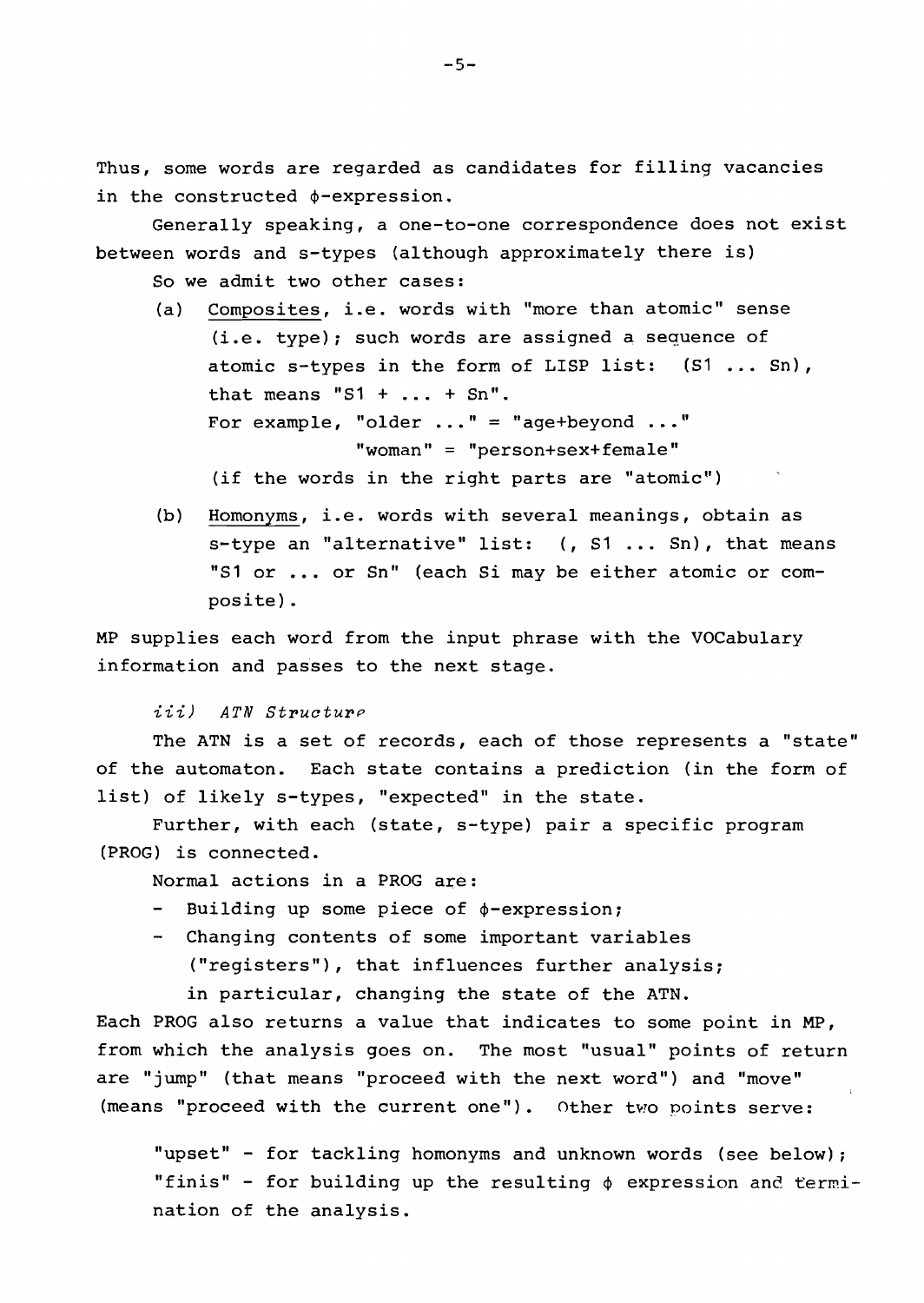Thus, in fact the PROG associated with each word is <sup>a</sup> function of the word s-type and the ATN state.

These programs are evaluated one-by-one while MP passes along the input string. Since ATN is <sup>a</sup> parameter of SPEAK, it can be augmented by recursion - with subnetworks processing  $\phi$ -language substrings (that may posses their own detailed syntax).

## B. Processing of Composites, Homonyms and Unknowns

A composite, being encountered, suspends the normal word-byword analysis. Atomic elements, listed in the composite type, are processed one-by-one until the list is exhausted, after that the normal process resumes. When dealing with a homonym, MP creates a branch point (BP). In each BP the content of necessary variables is stored to have the possibility of recovery if further analysis fails (i.e. an ATN-PROG returns "upset"). When this happens, MP passes on to the next alternative type Si. If all alternatives in the given BP comes back to the previous BP, thus covering the entire tree of alternative paths.

Any word in <sup>a</sup> VOC may be marked as "nil", i.e. "unimportant" and then it is simply ignored while scanning. However, when looking through the VOC, MP can discover some words, not present in it and still employed by the user. During the first scanning MP omits them, but if necessary it is also able to make some predictions about their possible meaning. Namely, each unknown word also creates BP, but not earlier than all paths produced by homonymic words fail. Unlike homonyms, unknown words acquire the alternative type not from the VOC, but as <sup>a</sup> rule from the prediction list, drawn out of the current ATN state. The content of this list may be varied according to the system adjustment to particular NL, DB and so forth.

#### IV. TAKING INTO ACCOUNT NL SYNTAX

It may seem surprising but for the time being SPEAK does not need any syntactical analysis (SA). Of course, it proves only that the areas chosen for application have been rather narrow and simple. However, syntactical considerations (if any) could be combined rather naturally with the present system. So far, <sup>a</sup> string of input phrase words supplied by vocabulary information serves as an immediate in-

-6-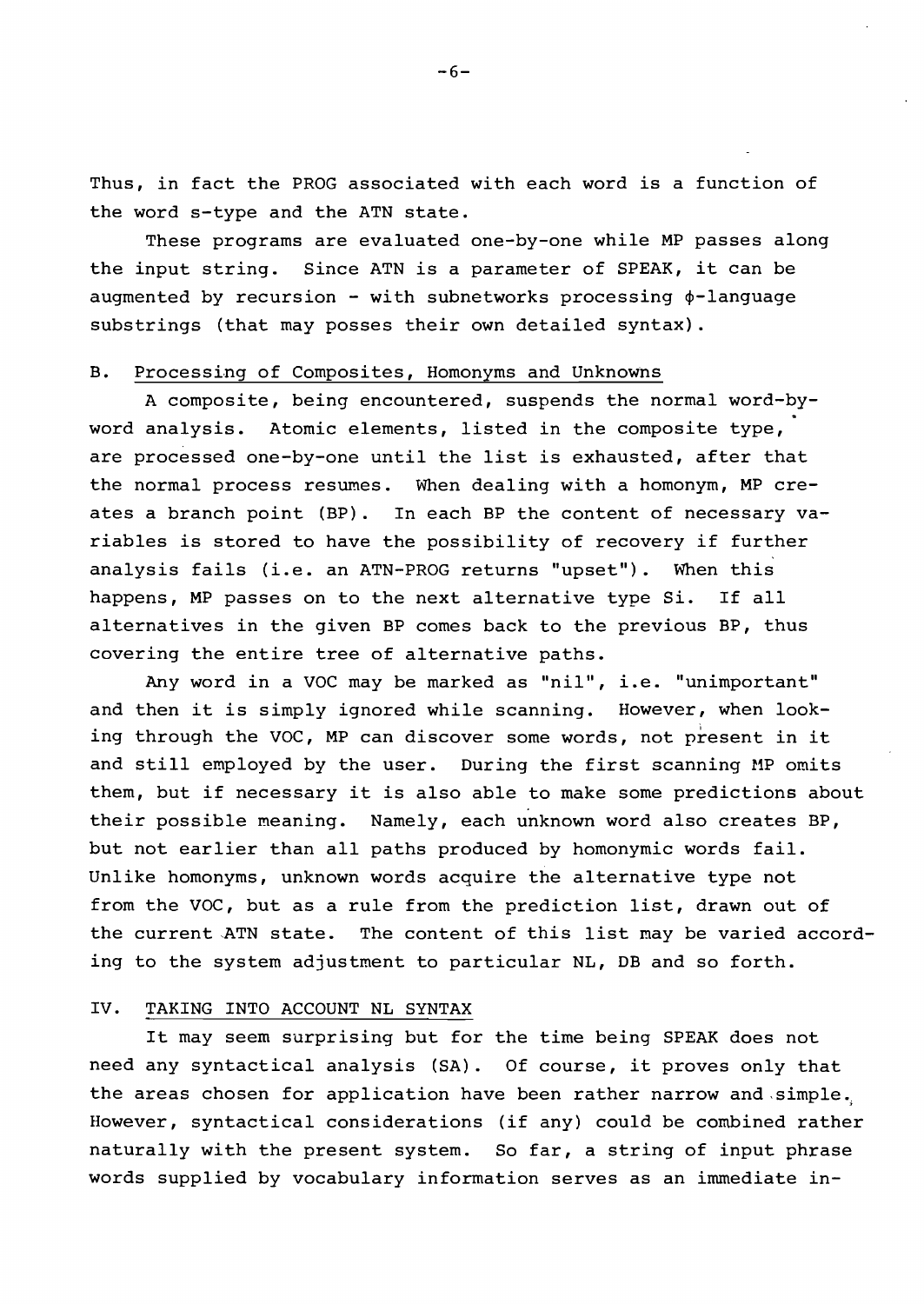put of the ATN process. But this string can be considered as <sup>a</sup> result of some preliminary processing such as syntactical.

Further, any syntactical tree can be represented in <sup>a</sup> list form, with parenthesis serving as special delimiters. Moreover, the result of SA is not necessarily intended to be <sup>a</sup> tree, but merely <sup>a</sup> set of "small" trees not linked together. At last, we can consider a "weak syntactical analysis" according to the following: the effect it is required to produce is reordering of initial string of words into a "more regular" form taking into account some syntactical reasons. And naturally we shift crucial considerations to the  $\phi$ -oriented stage of analysis.

### v. CONCLUSION

We have performed first testing of the system in Moscow and at IIASA and assess it as hopeful. Not dealing with NL syntax, the SPEAK processor admits as input almost all range of expressions intermediate between NL and  $\phi$ -language.

Probably it would be psychological better for users to start with more formal language and then gradually move to a "more natural" one thus getting accustomed to the system. In fact, it means establishing real context of communication very much like in <sup>a</sup> humanto-human case.

Possible improvements of the SPEAK operation could concern:

- Combining it with a syntactical processor (likely, a "weak" one);
- Capability of efficient dialog with user as <sup>a</sup> way of better understanding;

We plan to introduce necessary modifications during the next two years.